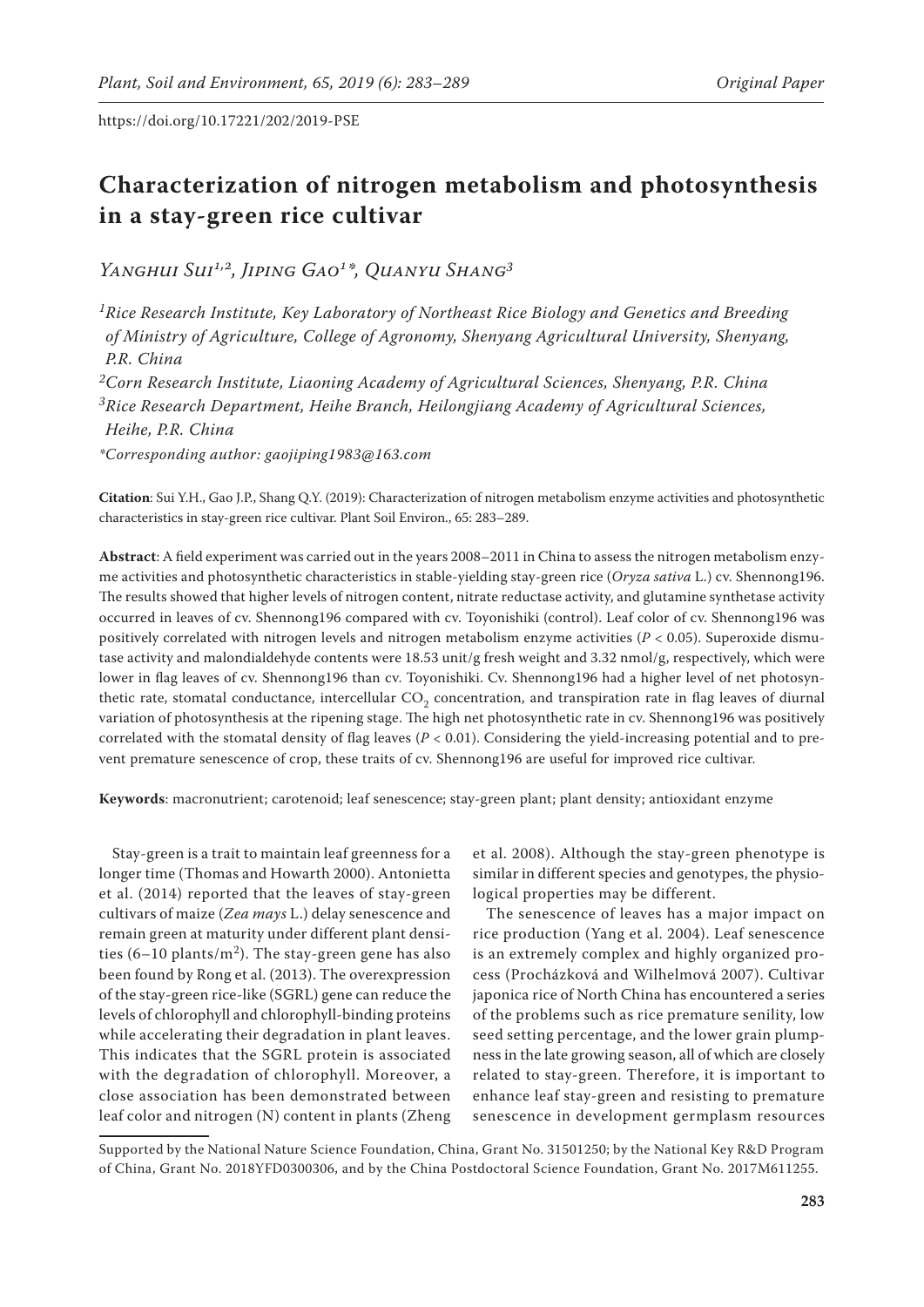of rice. The objectives of this study were to analyze nitrogen metabolism enzyme activities and photosynthetic characteristics in the stay-green cv. SN196 to improve premature crop cultivar in the future.

# **MATERIAL AND METHODS**

**Plant materials and growth conditions** . Cv. Shennong196 (SN196): a mutant material with the super green color of the leaf, which was obtained by our laboratory in the practice of super rice breeding. After years of homozygous inbreeding, the field traits of cv. SN196 reached consistency. Cv. Toyonishiki (control): a traditional Japanese Japonica cultivar. All plants were grown in experimental fields at Shenyang Agriculture University (41°50'N, 123°24'E) from 2008 to 2011, during the growing seasons April–October. The experimental field was flat, and soil was sandy loam. In the 0–20 cm soil layer, the soil organic matter, and total N, P and K were 29.8, 1.11–1.28, 2.80, and 34.0 mg/g, respectively. The area of each cultivar plot was 8.1  $m<sup>2</sup>$  with three replications.

**Determination of chlorophyll and nitrogen contents, nitrogen metabolism enzyme activities, and antioxidant enzyme activity in rice leaves**. The uppermost fully expanded leaves were measured at the days after transplanting 13, 60, 79, 94 and 108 days. Chlorophyl *a* and *b* contents were determined by extraction using a mixture of ethanol and acetone (Wang et al. 2012). The content of carotenoid (Caro content) was determined using the method of Huang et al. (2013). N content (%) was measured with the Kjeldahl method (Foss Kjeltec2300 Auto Kjeldahl Analysis Equipment, Höganäs, Sweden). Nitrate reductase (NR) activity was determined by colorimetry using sulfonamide. Glutamine synthetase (GS) activity was assessed using the method of Duke and Ham (1976).

Additionally, the top-three leaves were taken at the ripening stage, and fresh samples were used to measure malondialdehyde (MDA) content and superoxide dismutase (SOD) activity. MDA content was determined spectrophotometrically as described by Lichtenthaler (1987). The SOD activity was measured according to Giannopolitis and Ries (1977).

**Determination of diurnal variation in photosynthetic parameters and stomatal density**. The diurnal variations in flag leaf net photosynthetic rate  $(P_n)$ ; stomatal conductance  $(g_{s})$ , intercellular carbon dioxide concentration  $(C_i)$  and transpiration rate  $(T_r)$ were measured on the main stem with an LI-6400 photosynthetic analyzer (LI-COR Biosciences, Lincoln,

USA). The measurement was conducted from 07:30 to 16:30 on sunny days, interval time was one hour. The flow rate of air in the leaf chamber was adjusted to 1000  $\mu$ mol/s, and the CO<sub>2</sub> concentration was a natural state. The irradiance was kept at a natural level on the measured leaves (cv.  $SN196 = 5$  cm<sup>2</sup>, cv. Toyonishiki =  $4 \text{ cm}^2$ ), and the chamber maintained at 28°C.

Stomatal density  $(S_d)$  was measured at the maximum leaf width, circa  $0.5 \text{ cm}^2$  of abaxial surface of the fully expanded leaf, using a desktop scanning electron microscope (TM1000, Hitachi High-Technologies Corp., Tokyo, Japan).

**Statistical analyses**. The treatment effects and significant differences were analyzed with oneway ANOVA using SPSS Statistics 13.0 (IBM SPSS, Somers, USA). Significant differences between means (0.05 or 0.01 level) were determined using Duncan's multiple range methods. All data were analyzed as means ± standard deviation.

# **RESULTS**

**Physiological characteristics**. In the ripening stage (108 days after transplanting), the two cultivars rice showed the largest difference in carotenoid content. The carotenoid content of cv. SN196 was 0.43 mg/g FW (fresh weight), which was 2.8 times that of cv. Toyonishiki (0.15 mg/g FW). The reduction rate of carotenoid content of cv. SN196 was only 40.8%, in the whole growth season, while cv. Toyonishiki was 71.8%. The mean chlorophyll *a* (Chl *a*) content in cv. SN196 (2.85 mg/g FW) was significantly high than in cv. Toyonishiki (1.85 mg/g FW) in the growing season. As for chlorophyll *b* (Chl *b*), the cv. SN196 had higher (*P* < 0.05) content than cv. Toyonishiki at physiological maturity. On average, the Chl *a* and *b* contents of cv. SN196 were 35.1% and 44.6%, which were higher than those of cv. Toyonishiki, respectively.

The N content was significantly higher  $(P < 0.05)$ in leaves of cv. SN196 (15.2%), compared to cv. Toyonishiki during the growing season (except the 13 days after transplanting). The leaves gradually senesced after the grain-filling stage and the average N content reduction in cv. SN196 was 27.2%, which was slower compared with cv. Toyonishiki (33.1%). This indicates that cv. SN196 has a large source (leaf ) than cv. Toyonishiki and has the potential to increase production. The observation of stomatal density in leaves of the two rice cultivars, the result showed that cv. SN196 had the highest number of stomatal density (856 stomata/mm<sup>2</sup>) at the heading stage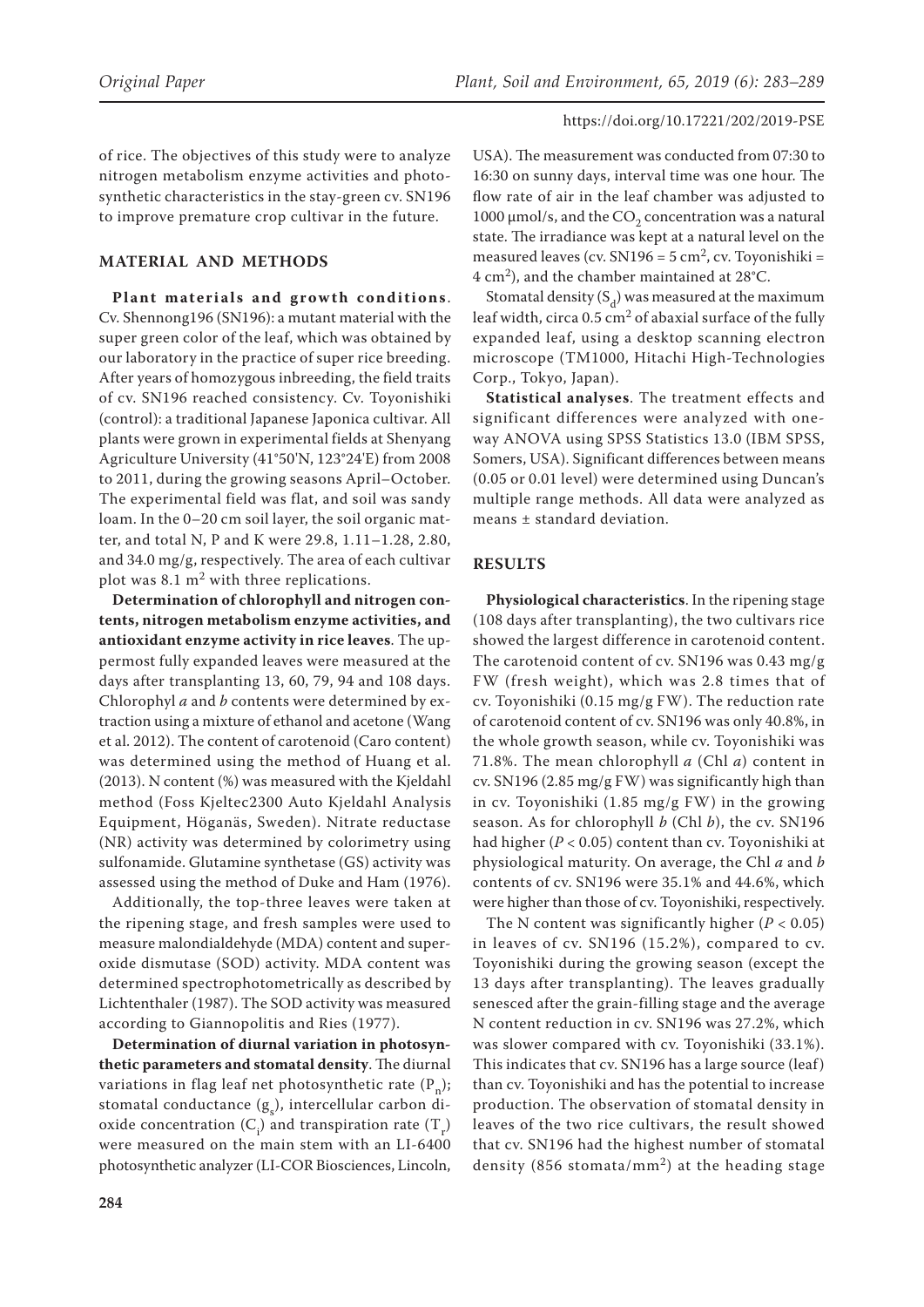|                             | Cultivar                         | Stage                        |                                                     |                                                     |                                                           |                                                   |  |  |
|-----------------------------|----------------------------------|------------------------------|-----------------------------------------------------|-----------------------------------------------------|-----------------------------------------------------------|---------------------------------------------------|--|--|
| Item                        | (line)                           | tillering                    | jointing                                            | heading                                             | grain filling                                             | ripening                                          |  |  |
| N(%)                        | SN <sub>196</sub>                | $3.80 \pm 0.20$ <sup>a</sup> | $2.98 \pm 0.01$ <sup>a</sup>                        | $2.37 \pm 0.03^a$                                   | $1.47 \pm 0.02^a$                                         | $1.07 \pm 0.02^a$                                 |  |  |
|                             | Toyonishiki                      | $4.15 \pm 0.36^a$            | $2.60 \pm 0.01^{\rm b}$                             | $2.18 \pm 0.02^b$                                   | $1.24 \pm 0.02^b$                                         | $0.83 \pm 0.01^b$                                 |  |  |
| $S_{d}$ (/mm <sup>2</sup> ) | SN <sub>196</sub>                | $542 \pm 8^a$                | $680 \pm 11$ <sup>a</sup>                           | $856 \pm 8^{\circ}$                                 | $767 \pm 3^a$                                             | $732 \pm 7^a$                                     |  |  |
|                             | Toyonishiki                      | $428 \pm 3^{b}$              | $723 \pm 11^a$                                      | $693 \pm 24^b$                                      | $711 \pm 5^{\rm b}$                                       | $723 \pm 6^a$                                     |  |  |
| $NR$ (µg/g $FW/h$ )         | SN196                            | $1.11 \pm 0.04^a$            | $1.31 \pm 0.15^a$                                   | $2.08 \pm 0.14^a$                                   | $6.26 \pm 0.04^a$                                         | $4.31 \pm 0.16^a$                                 |  |  |
|                             | Toyonishiki                      | $0.97 \pm 0.02^{\text{a}}$   | $1.10 \pm 0.13^a$                                   | $2.15 \pm 0.13^a$                                   | $5.18 \pm 0.06^b$                                         | $3.17 \pm 0.06^b$                                 |  |  |
| $GS(A/mg)$ protein/h)       | SN <sub>196</sub><br>Toyonishiki |                              | $20.66 \pm 0.46^b$<br>$50.51 \pm 4.58$ <sup>a</sup> | $14.58 \pm 0.43^a$<br>$14.80 \pm 1.37$ <sup>a</sup> | $19.63 \pm 1.75^{\circ}$<br>$18.23 \pm 0.70$ <sup>a</sup> | $59.40 \pm 4.85^{\text{a}}$<br>$37.12 \pm 0.37^b$ |  |  |

Table 1. Nitrogen (N) content; nitrate reductase (NR) activity; glutamine synthetase (GS) activity and stomatal density (S<sub>d</sub>) in rice leaves at different growth stages in 2009

Within each factor, data are the mean ± standard deviation of three replications. Lowercase letters represent significant at  $P < 0.05$ . FW – fresh weight

(79 days after transplanting), which was significantly higher than that of cv. Toyonishiki (Table 1).

After the grain-filling (94 days after transplanting), the NR activity in cv. SN196 leaves had significantly stronger by 20.8% and 36.0% compared with cv. Toyonishiki (Table 1). The two cultivars showed the largest difference in glutamine synthetase activity in leaves at the ripening stage (108 days after transplanting), glutamine synthetase activity in cv. SN196 was 22.28 A/mg protein/h, which was higher than that in cv. Toyonishiki (Table 1, *P* < 0.01).

The SOD activity in the flag leaf of cv. SN196 was lower 18.53 unit/g FW than cv. Toyonishiki (Figure 1a). In contrast, the SOD activity in the third leaf of cv. SN196 (647.40 unit/g FW) was higher than that of cv. Toyonishiki (618.91 unit/g FW). The malondialdehyde content in the 2<sup>nd</sup> and 3<sup>rd</sup> leaves of cv. SN196 were significantly lower than cv. Toyonishiki,

by 15.6% and 8.1%, respectively (Figure 1b). The result indicates that a lower level of membrane lipid peroxidation in the functional leaves of cv. SN196 compared with cv. Toyonishiki.

**Diurnal variation in photosynthetic characteristics**. The maximum  $P_n$  appeared at 13:30 in both cultivars and the average  $P_n$  of one day in cv. SN196 was 7.81  $\mu$ mol/m<sup>2</sup>/s, which was higher 9.6% compared with cv. Toyonishiki (Figure 2a). The average  $g_s$  of a day in cv. SN196 was  $0.0845$  mol/m<sup>2</sup>/s, which was higher than cv. Toyonishiki (Figure 2b). The results indicated that cv. SN196 has higher  $g_s$ , which can ensure the exchange of  $H$ <sub>2</sub>O and CO<sub>2</sub> even at midday with high light intensity and transpiration.

With regard to diurnal variation, the  $C_i$  of cv. SN196 was higher than cv. Toyonishiki and the average C. was higher (7.8%) than cv. Toyonishiki (Figure 3). Cv. SN196 maintained higher transpiration rate



Figure 1. Superoxide dismutase (SOD) activity and malondialdehyde (MDA) content in the top-three leaves at ripening stage in 2010. FW – fresh weight. Lowercase letters represent significant at *P* < 0.05, capital letters represent significant at *P* < 0.01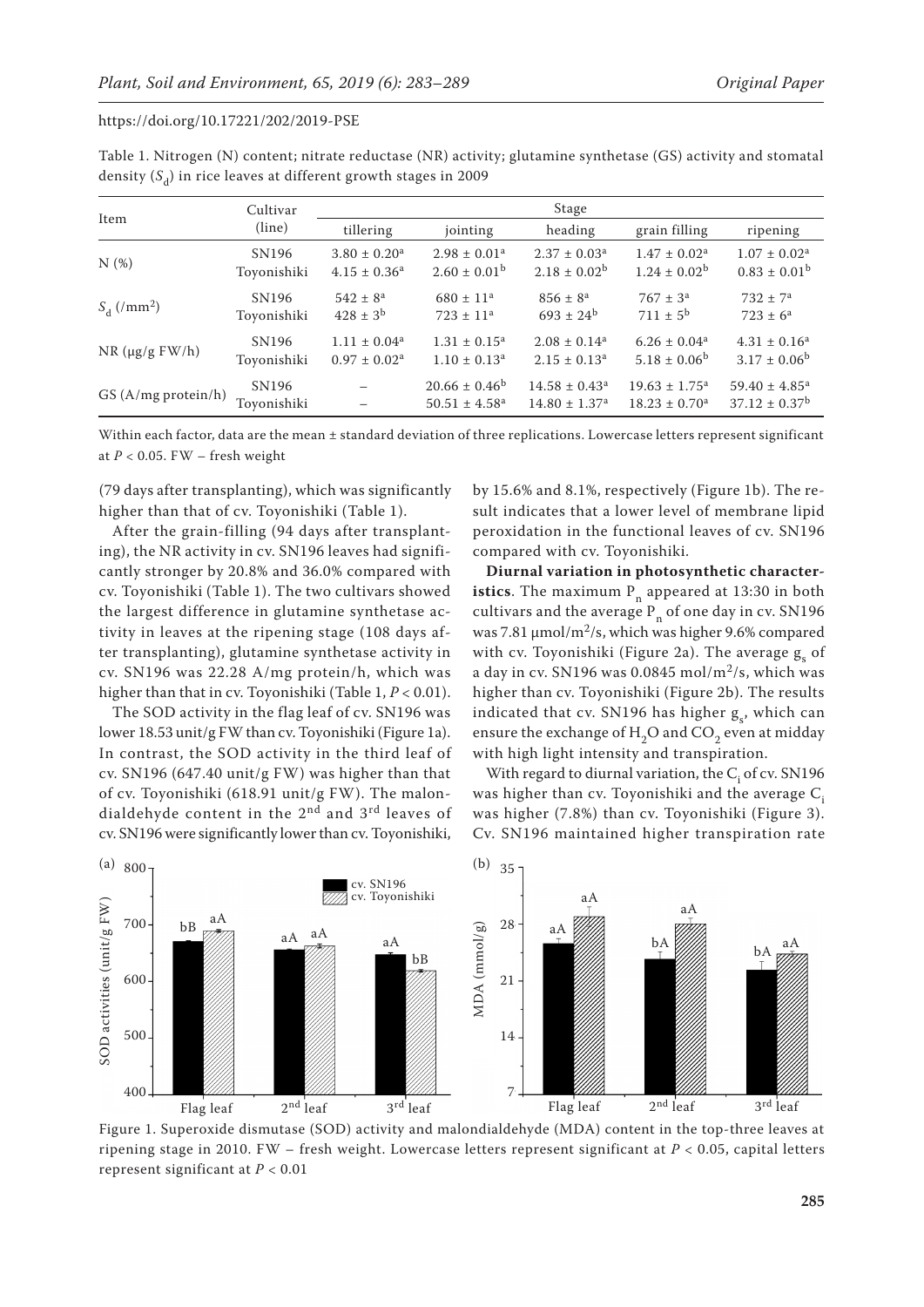

Figure 2. Diurnal variation curve of photosynthetic parameters in 2011. (a) Photosynthetic rate (P<sub>n</sub>); (b) stomatal conductance (g<sub>s</sub>); (c) intercellular CO<sub>2</sub> concentration (C<sub>i</sub>) and (d) transpiration rate (T<sub>r</sub>)

throughout the day compared with cv. Toyonishiki (Figure 2d).

#### **DISCUSSION**

The activity of numerous antioxidant enzymes is gradually decreased during plant senescence (Procházková et al. 2001). Thus, higher antioxidant capacity is conducive to delay leaf senescence. MDA, a product of membrane lipid peroxidation (Wang et al. 2014), is often used as an indicator of plant senescence; whereas, SOD is one of the production with enzymatic defense systems when the level of radical metabolism is destroyed, and the membrane lipids are peroxidized in plant cells (Wang et al. 2014). In the current study, the results showed that the MDA content was lower in the top-three leaves of cv. SN196, and the SOD activity was lower in both the flag leaf and the second leaf from of cv. SN196 compared with the control (cv. Toyonishiki). However, our results are inconsistency with Tian et al. (2012) that the increment in MDA of the stay-green wheat mutant *tasg1* is smaller with wide-type during the late senescence; this phenomenon is associated with the high activity of antioxidant enzymes (e.g., SOD,

guaiacol peroxidase, and catalase). In the present study, the SOD activity did not increase in leaves of cv. SN196. It is possible that the radical metabolism level was not destroyed and the membrane lipids were not peroxidized in the flag/second leaves, which preventing the SOD defense system. The SOD activity in the 3<sup>rd</sup> leaf of cv. SN196 was higher than cv. Toyonishiki, which delayed leaf senescence, indicating higher antioxidant enzyme activity in the senescent leaves of cv. SN196. NR is a rate-limiting enzyme (Tian et al. 2009),

whose activity directly affects the N uptake by plants. Glutamine synthetase is a key enzyme of ammonia assimilation, plays an essential role in the transformation from inorganic N into organic N (Xu and Zhou 2004). Additionally, glutamine synthetase, in the translocation and re-utilization of N during leaf senescence, is important to understand the physiological mechanism in stay-green plants (Gu et al. 2013). In our experiment, the NR and glutamine synthetase activities were higher (by 36.0% and 60.0%, respectively) in leaves of cv. SN196 compared with cv. Toyonishiki at the ripening stage. The glutamine synthetase activity was possibly triggered in cv. SN196 when the leaves entered the senescence stage,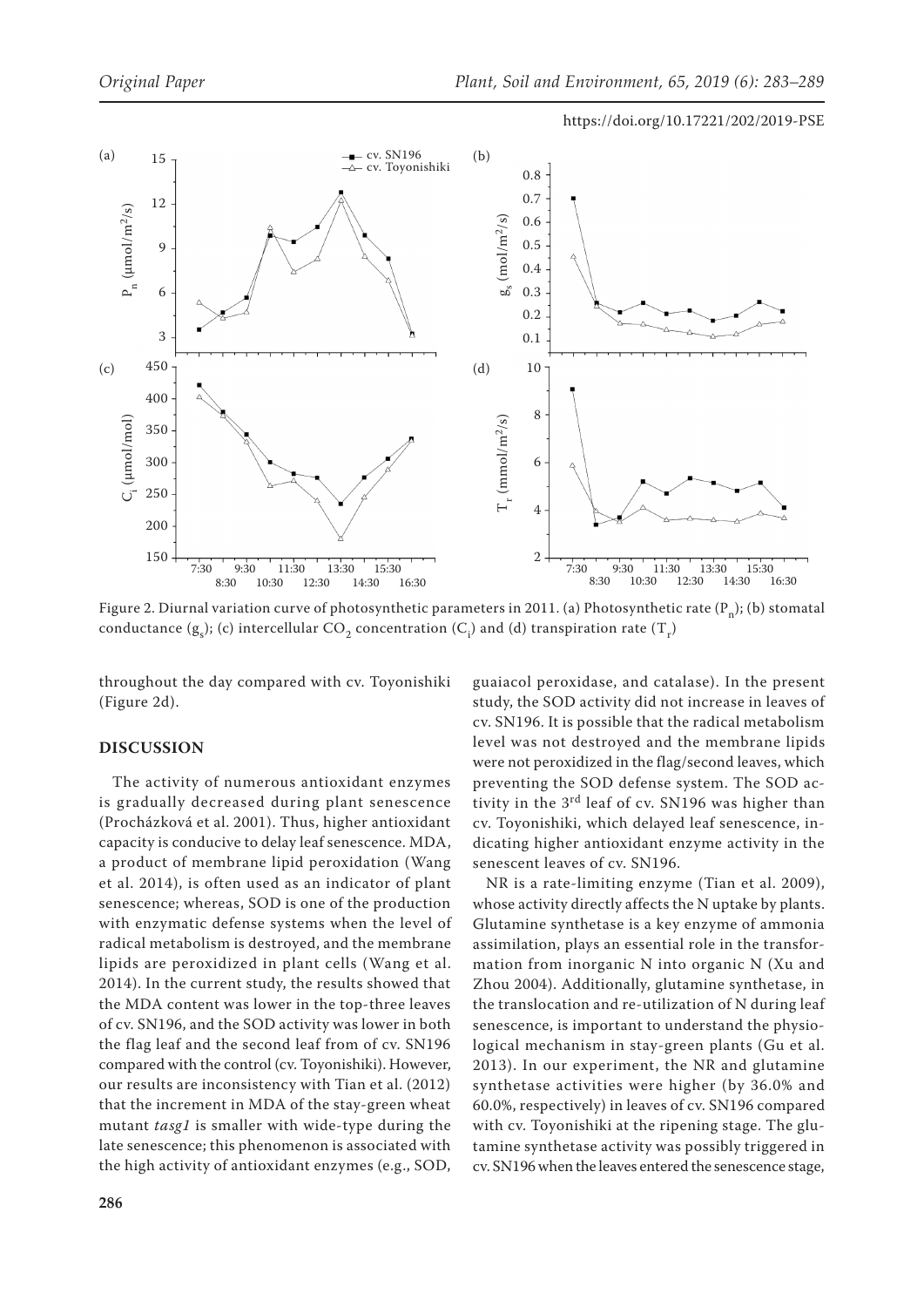



Figure 3. The average of photosynthetic parameters in one day. (a) Photosynthetic rate; (b) stomatal conductance; (c) intercellular CO<sub>2</sub> concentration and (d) transpiration rate. Superscript lowercase letters indicate significant at *P* < 0.05

ensuring N translocation and re-utilization in rice, delaying the rate of leaf yellowing. It means that the strong ability of N metabolism and re-utilization may be another characteristic of the stay-green cv. SN196. These results were confirmed in another experiment (Van Oosterom et al. 2010). The impact of different N supply levels in sorghum cultivars leaf senescence, Van Oosterom et al. (2010) found that the rate of leaf senescence was significantly reduced in AQL39/RQL36 (short cultivar) and A35/RQL36 (stay-green cultivar) with higher N levels around 77 days after senescence. This further demonstrates that the supply and metabolism level of N directly affect the degree of leaf senescence in plants.

**Photosynthesis in cv. SN196**. Photosynthesis, one of the important physiological processes in plant growth and development, refers to the absorption, transfer, and conversion of light energy on the thylakoid membranes in the chloroplast (Han et al. 2014).  $G_{s'}$ , which indicates stomatal aperture, affects photosynthesis, respiration, and transpiration in plants (Dong et al. 1993). In our study, we found that the average  $P_n$ ,  $g_s$ , and  $T_r$  of a day were significantly higher in flag leaves of the stay-green cv. SN196 compared with cv. Toyonishiki (Figure 3). However, the difference in  $P_n$ between cv. SN196 and cv. Toyonishiki was not significantly correlated with the chlorophyll content in flag leaves (Table 2), which indicates that chlorophyll

content is not a major factor affecting  $P_n$ . Our result is inconsistent with the finding in a yellow-leaf mutant of rice reported by Wu et al. (2007) who believed that changes in the chlorophyll content of rice leaves can directly affect the  $P_n$ . Our study showed that the high chlorophyll content in flag leaves of cv. SN196 was directly related to its high carotenoid content (Table 2), which plays a role in protecting chlorophyll. A previous study has shown that the stay-green wheat mutant *tasg1* maintain high photosynthesis after anthesis is associated with the delay of chlorophyll degradation process (Tian et al. 2012).

a

Chl *b*, which can absorb and transmit light energy, plays a major role in the stability of light-harvesting complex II (Horn and Paulsen 2004). In the present study, the Chl *b* content in flag leaves of the staygreen rice cv. SN196 was 7.7 times that of the control (Figure 4d). Similarly, Tian et al. (2012) found that the Chl *b* content in leaves of the stay-green wheat mutant *tasg1* was higher than wild-type (control) around 30 days after anthesis in a natural state. A higher Chl *b* content is possibly conducive to protect the structure and function of chloroplast grana. On the other hand, the Chl *b* content in flag leaves of cv. SN196 was 5-fold higher than that of the control (Figure 4c), which indicated higher stability of cv. SN196 in the chloroplast ultrastructure. This result also indirectly suggests that stay-green plants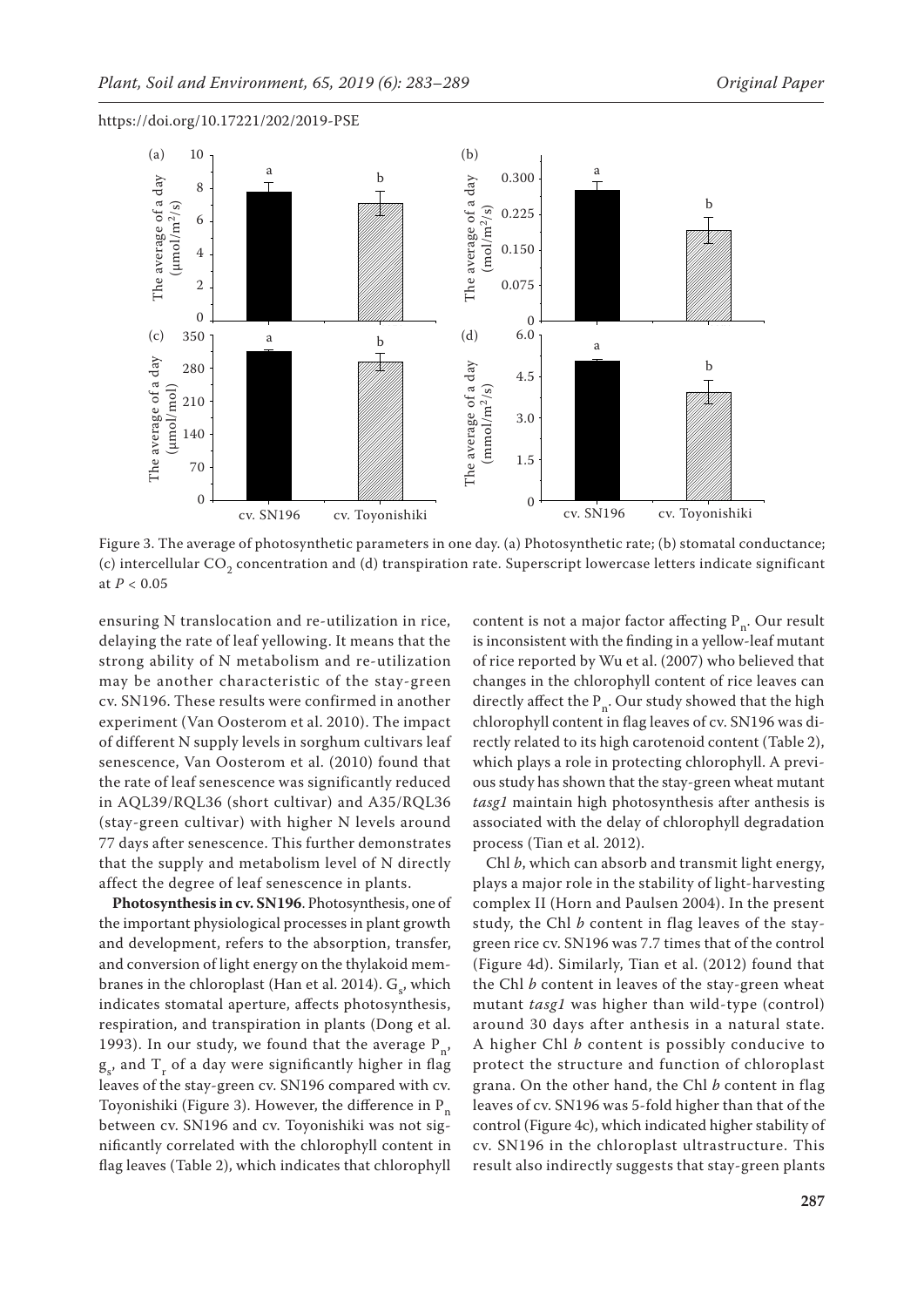| https://doi.org/10.17221/202/2019-PSE |  |
|---------------------------------------|--|
|---------------------------------------|--|

|                              | Table 2. Correlation between chlorophyll content and photosynthetic characteristics, nitrogen (N) metabolism |  |  |  |
|------------------------------|--------------------------------------------------------------------------------------------------------------|--|--|--|
| enzymes and stomatal density |                                                                                                              |  |  |  |

| Item                 | Chl | Caro        | n      | $g_{s}$    |             | T           | N           | $S_d$       | NR.                  | GS          |
|----------------------|-----|-------------|--------|------------|-------------|-------------|-------------|-------------|----------------------|-------------|
| Chl                  | 1   | $0.0001***$ | 0.1565 | $0.0241*$  | 0.1723      | 0.0524      | $0.0494*$   | 0.2473      | $0.0328*$            | $0.0079**$  |
| Caro                 |     | 1           | 0.0535 | $0.0036**$ | 0.0571      | $0.0112*$   | $0.0112*$   | 0.0938      | $0.0065**$           | $0.0006***$ |
| $\mathbf{P}_{\rm n}$ |     |             | Ι.     | $0.0031**$ | $0.0001***$ | $0.0007***$ | $0.0002***$ | $0.0001***$ | $0.0004***$          | $0.0026**$  |
| g <sub>s</sub>       |     |             |        | 1          | $0.0007***$ | $0.0001***$ | $0.0001***$ | $0.0026**$  | $0.0001***$          | $0.0001***$ |
| $C_i$                |     |             |        |            |             | $0.0001***$ | $0.0001***$ | $0.0001***$ | $0.0002***$ 0.0032** |             |
| $T_r$                |     |             |        |            |             | 1           | $0.0001***$ | $0.0004***$ | $0.0001***$          | $0.0002***$ |
| N                    |     |             |        |            |             |             |             | $0.0003***$ | $0.0001***$          | $0.0002***$ |
| $S_d$                |     |             |        |            |             |             |             |             | $0.0008***$          | $0.0071**$  |
| NR                   |     |             |        |            |             |             |             |             | 1                    | $0.0001***$ |
| GS                   |     |             |        |            |             |             |             |             |                      |             |

*Chl* – chlorophyl; Caro – carotenoid; P<sub>n</sub> – photosynthetic rate; g<sub>s</sub> – stomatal conductance; C<sub>i</sub> – intercellular carbon dioxide concentration; T<sub>r</sub> – transpiration rate; S<sub>d</sub> – stomatal density; NR – nitrate reductase; GS – glutamine synthetase; \**P* < 0.05; \*\**P* < 0.01; \*\*\**P* < 0.001

are characterized by improved stability of chloroplast membranes and chloroplast protein complexes in leaves (Kusaba et al. 2007).

In conclusion, stay-green cv. SN196 contained higher levels of Chl *a* and *b*, and N contents as well as NR and glutamine synthetase activities, but lower levels of



Figure 4. Change on (a) carotenoid content; (b) chlorophyll content; (c) chlorophyl *a* and (d) chlorophyl *b* of rice leaves in different growth stages of 2008. Lowercase letters represent significant at *P* < 0.05, capital letters represent significant at *P* < 0.01. FW – fresh weight